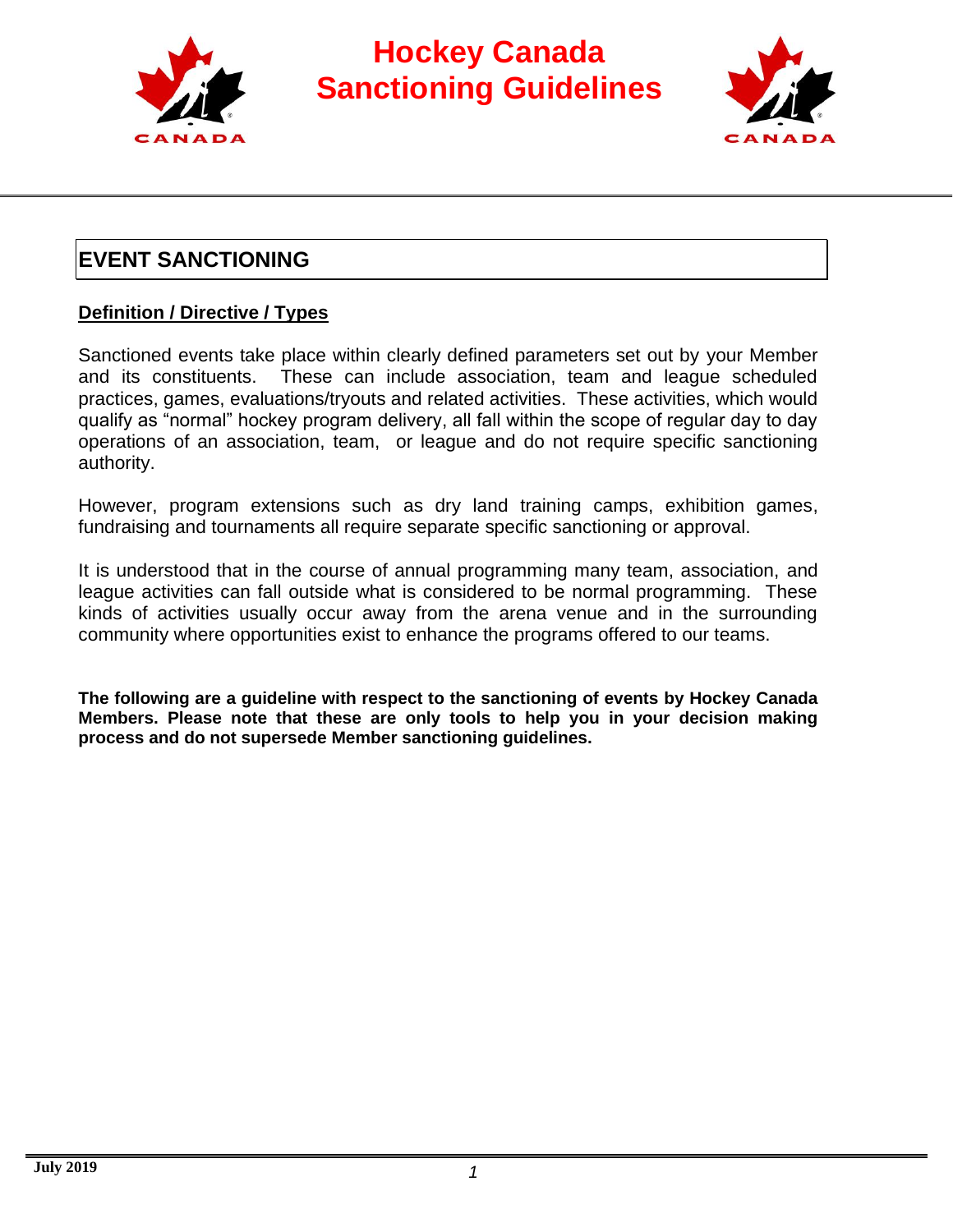



#### **Sanctioning Guidelines**

| <b>Event</b>                                                                                                                                                                                                                                                                                                                                                                                                                                                                                                                                                                                                                                          | <b>Notes &amp; Conditions</b>                                                                                                                                                                                                                                                                                                                                        |
|-------------------------------------------------------------------------------------------------------------------------------------------------------------------------------------------------------------------------------------------------------------------------------------------------------------------------------------------------------------------------------------------------------------------------------------------------------------------------------------------------------------------------------------------------------------------------------------------------------------------------------------------------------|----------------------------------------------------------------------------------------------------------------------------------------------------------------------------------------------------------------------------------------------------------------------------------------------------------------------------------------------------------------------|
| <b>Administration</b>                                                                                                                                                                                                                                                                                                                                                                                                                                                                                                                                                                                                                                 |                                                                                                                                                                                                                                                                                                                                                                      |
| Ice and Facility Rentals<br><b>Hold Harmless Clauses:</b><br>Facility contracts may contain wording<br>which attempts to offload all<br>responsibility when anything goes<br>wrong, on you the user. Such things as<br>defective arena equipment,<br>carelessness/negligence of arena staff,<br>and the actions of other ice users in the<br>community are beyond your control and<br>therefore you must not be held<br>responsible. Look carefully at the<br>wording of your contract and specifically<br>for such phrases as "save and hold<br>harmless", "responsible for any<br>damage", and "we (facility) will not be<br>held responsible for". | 1. Coverage only applies where<br>agreement does not include a<br>"Holds Harmless" clause. Where<br>agreement includes such a<br>clause, the burden of<br>responsibility lies with the signor<br>and not Hockey Canada.<br>2. If you are unsure as to contract<br>wording ensure to obtain<br>assistance from someone with<br>knowledge in the area of<br>contracts. |
| <b>Team Bus Rentals</b>                                                                                                                                                                                                                                                                                                                                                                                                                                                                                                                                                                                                                               | 1. Would cover our participants only<br>2. Would not cover driver or the bus<br>itself<br>3. Ensure bus company has<br>appropriate liability insurance<br>4. Ensure drivers are appropriately<br>licensed<br>5. Bus should only be used for team<br>related travel                                                                                                   |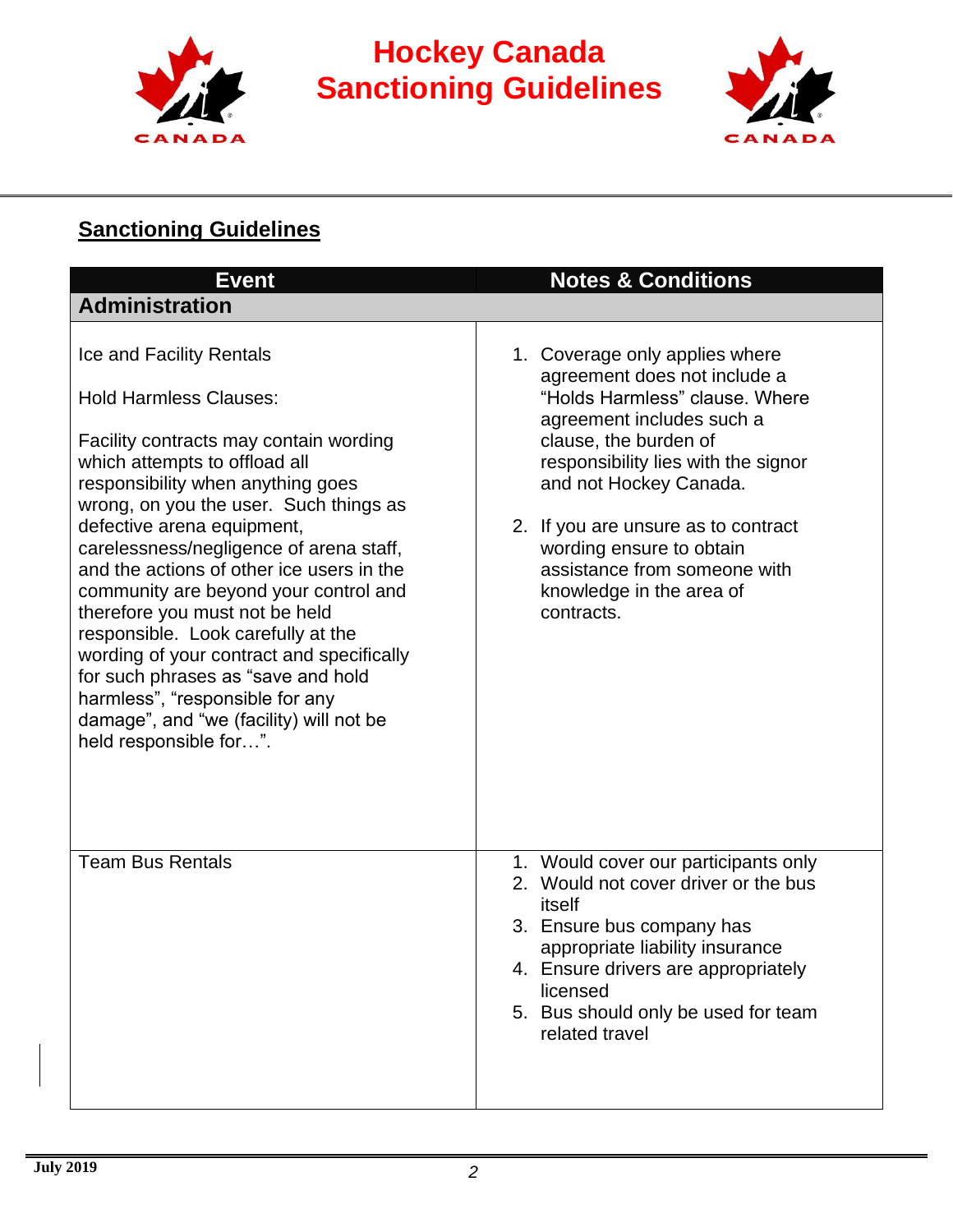



| Guest coaches on or off ice                        | 6. Players should stay seated when<br>bus is in motion and if seatbelts<br>are available they should be<br>worn.<br>7. Always follow the rules of the bus<br>company with respect to safety.<br>1. Must carry their own liability<br>insurance, will not be covered by<br><b>Hockey Canada unless</b><br>registered with the Member.<br>They should be asked to produce<br>a certificate of liability.<br>2. Coaches should be screened as<br>per Member requirements. |
|----------------------------------------------------|------------------------------------------------------------------------------------------------------------------------------------------------------------------------------------------------------------------------------------------------------------------------------------------------------------------------------------------------------------------------------------------------------------------------------------------------------------------------|
| <b>On-Ice Events</b>                               |                                                                                                                                                                                                                                                                                                                                                                                                                                                                        |
| <b>Exhibition Games (including international)</b>  | 1. Must be sanctioned by the<br>Member;<br>2. Both teams must be properly<br>registered;<br>3. Full equipment is to be worn;<br>4. Registered officials must be used<br>to officiate;<br>5. Where a game is between a<br>male and a female team body<br>checking is not permitted.                                                                                                                                                                                     |
| Use of outdoor rinks for games and<br>practices    | 1. Must be approved by<br>Member/association<br>2. Ensure ice and boards are in safe<br>condition<br>3. Involves member players only<br>4. All association and Member<br>guidelines for usual games and<br>practices must be followed.                                                                                                                                                                                                                                 |
| Teams travelling to the USA and<br>internationally | 1. Must be approved by the Member<br>2. Opposing teams must be<br>registered with Federation of<br>country visited                                                                                                                                                                                                                                                                                                                                                     |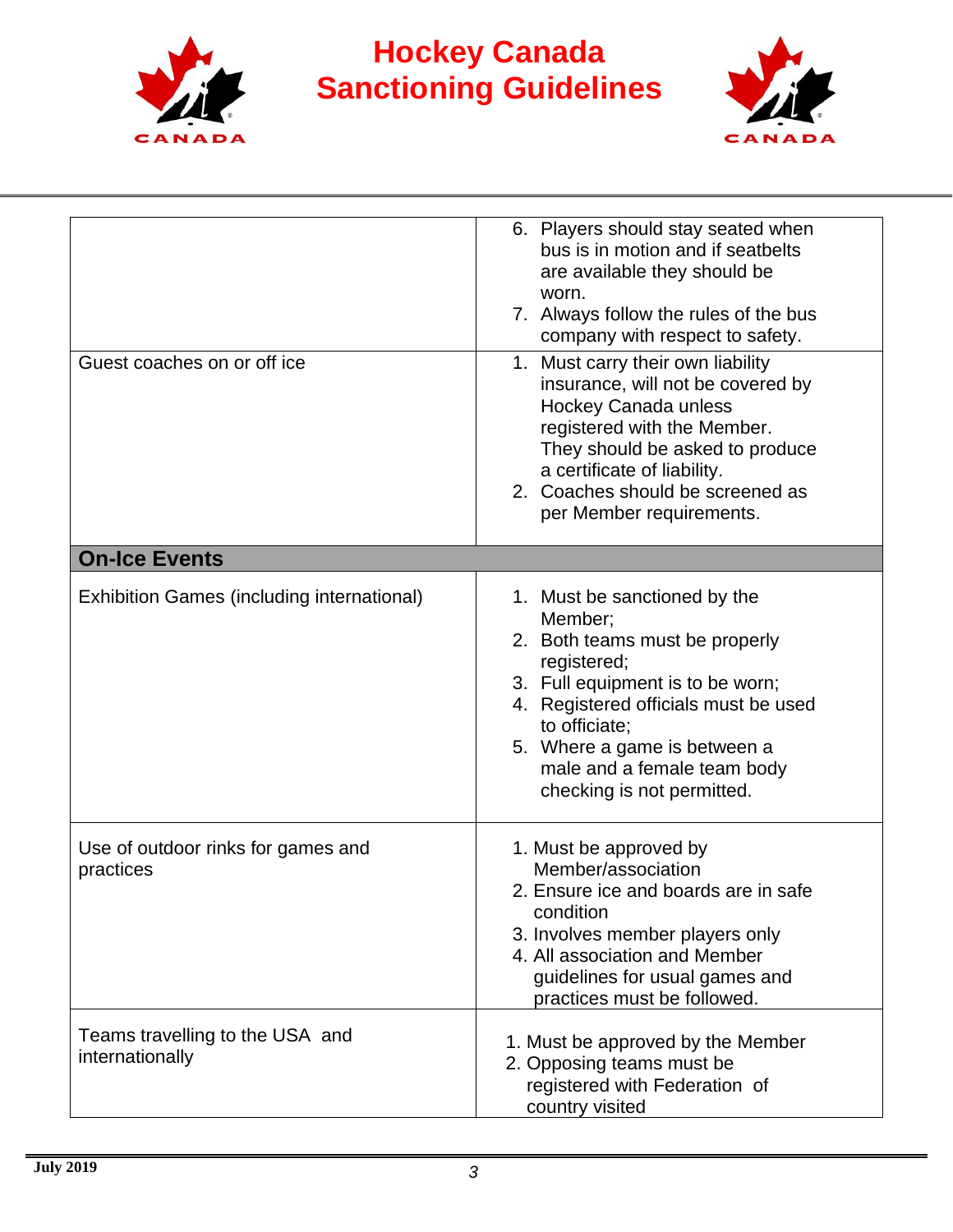



|                                                | 3. Full equipment as outlined in the<br>Hockey Canada rule book must be<br>worn<br>4. Team should purchase travel<br>insurance ensuring that the policy<br>covers sports injury. Always check<br>travel policy exclusions carefully.                                                                                      |
|------------------------------------------------|---------------------------------------------------------------------------------------------------------------------------------------------------------------------------------------------------------------------------------------------------------------------------------------------------------------------------|
| <b>On-Ice Team Pictures</b>                    | 1. Ensure area set up prior to<br>players lining up<br>2. If possible take picture against<br>bench area.<br>3. Players come off bench right into<br>picture staging.<br>4. Players should not be allowed to<br>skate around without a helmet.<br>5. Action shots without helmets are<br>not permitted.                   |
| Skate-a-Thons                                  | 1. We cover our participants only<br>2. All players must wear helmets,<br>full facial, neck guards, elbow<br>pads and hockey gloves.<br>3. No hockey is permitted, skating<br>only.                                                                                                                                       |
| <b>Canada's National Team</b>                  | 1. These events are conducted<br>under the guidelines of Hockey<br>Canada and the Member hosting<br>the event.                                                                                                                                                                                                            |
| <b>Celebrity Hockey Games/Benefit</b><br>Games | 1. Only with respect to insuring the<br>players and volunteers that are<br>registered with the Member.<br>2. Games should be non-contact.<br>3. A contract or agreement with the<br>celebrity team which includes a<br>request for a certificate of liability<br>should be considered.<br>4. We will not cover non Hockey |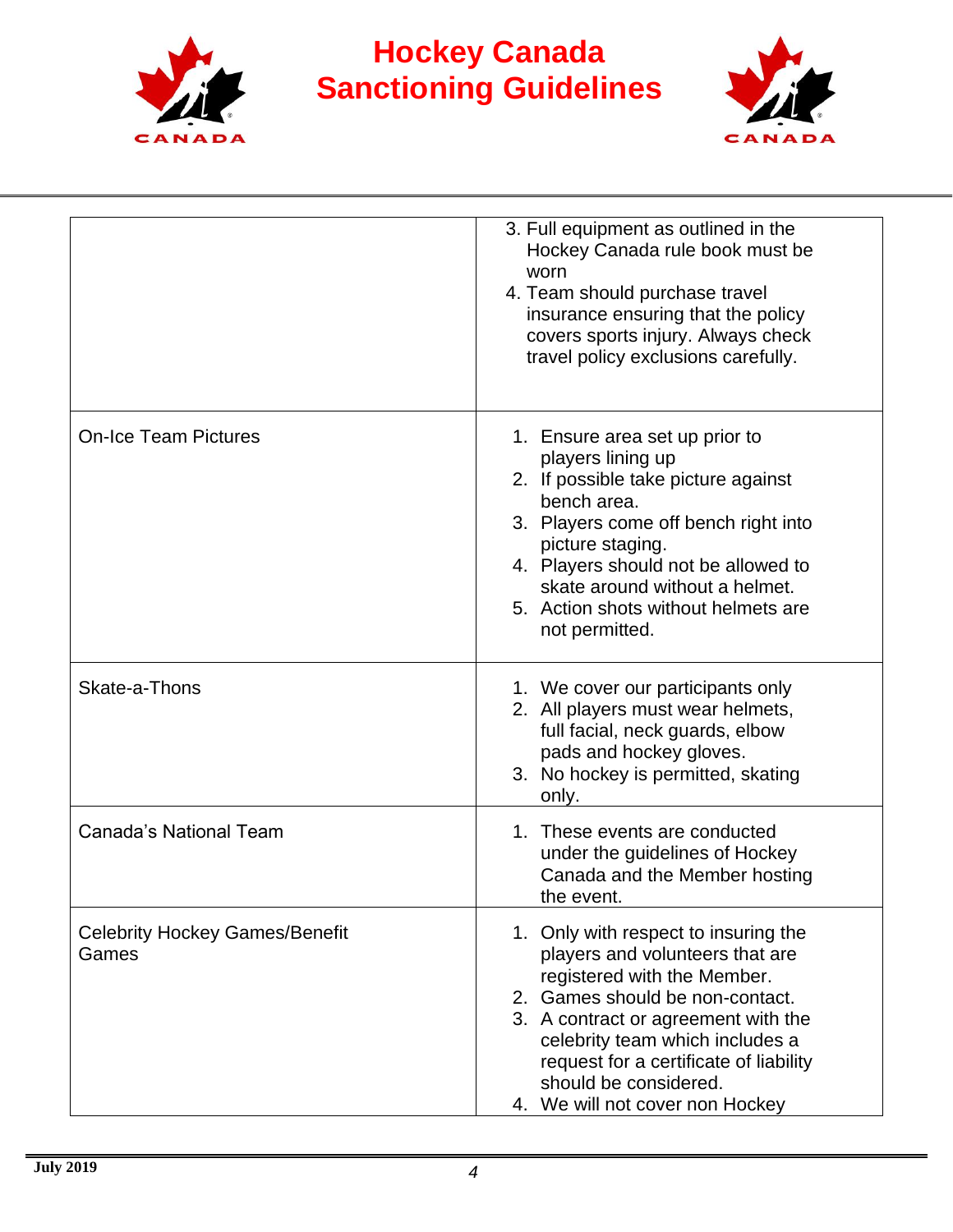



|                                                                | Canada participants such as the<br>celebrities.                                                                                                                                                                                                                                                                                            |
|----------------------------------------------------------------|--------------------------------------------------------------------------------------------------------------------------------------------------------------------------------------------------------------------------------------------------------------------------------------------------------------------------------------------|
| Tournaments                                                    | 1. Must be sanctioned by the<br>Member                                                                                                                                                                                                                                                                                                     |
| Canadian University and College Teams' /<br>High school hockey | 1. Participants must be registered<br>with the Member and off-ice team<br>activities would require<br>sanctioning by the Member.                                                                                                                                                                                                           |
| Hockey Canada Teams vs USA Hockey<br>Teams                     | 1. Must be USA Hockey sanctioned<br>teams                                                                                                                                                                                                                                                                                                  |
| Exhibition games involving CIS, NCAA,<br>and OCAA teams        | 1. Must be sanctioned by the<br>Member and approved by USA<br>Hockey                                                                                                                                                                                                                                                                       |
| <b>Summer Evaluation &amp; Conditioning Camps</b>              | 1. Only if approved by the Member.<br>2. All aspects of the camp would<br>have to be submitted to the<br>Member to ensure that all players<br>and personnel are registered with<br>the Member and that all<br>conditioning activities are stated<br>on the request for insurance.<br>3. Activities such as Under 17<br>camps are approved. |
| Three on Three Hockey                                          | 1. Must be approved by the<br>Member<br>2. Players must wear full equipment<br>3. Proper supervision necessary                                                                                                                                                                                                                             |
| Minor Games Between Periods at<br><b>Junior Games</b>          | 1. Must be approved by the<br>Member<br>2. Players must wear full equipment<br>3. Proper supervision necessary                                                                                                                                                                                                                             |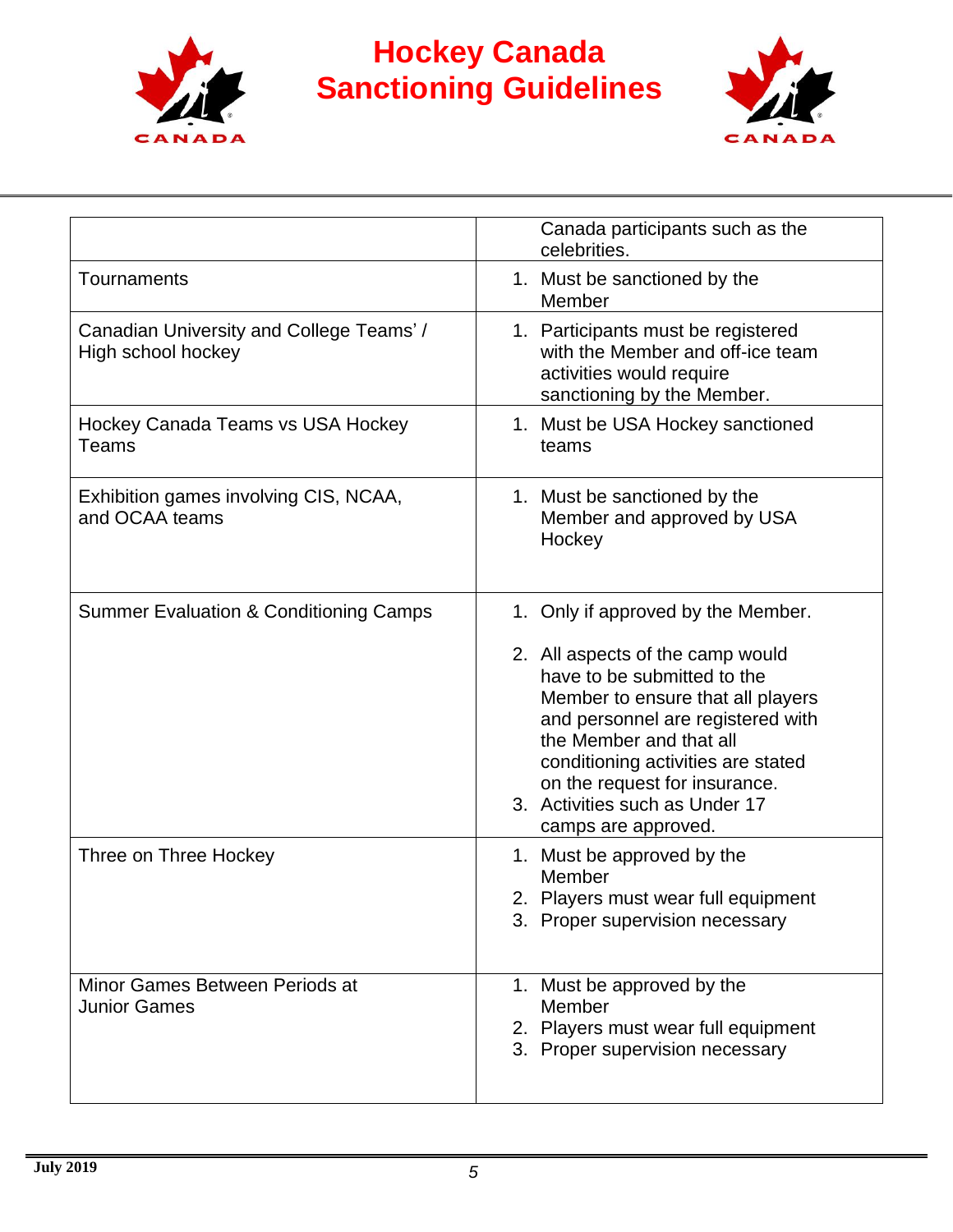



| 1. Specific details of the event<br>should be outlined on the request<br>for insurance.<br>2. The event must be<br>solely<br>organized by the team<br>or                                                                                                                                                                                                                                                                                                                                                                                                |
|---------------------------------------------------------------------------------------------------------------------------------------------------------------------------------------------------------------------------------------------------------------------------------------------------------------------------------------------------------------------------------------------------------------------------------------------------------------------------------------------------------------------------------------------------------|
|                                                                                                                                                                                                                                                                                                                                                                                                                                                                                                                                                         |
| association.<br>3. Food<br>being catered<br>and/or<br>prepared by a reputable caterer<br>or restaurant is acceptable.<br>4. Potluck formats will<br>not<br>be<br>considered. The event itself will<br>be covered but not the food<br>service in this case                                                                                                                                                                                                                                                                                               |
| 1. Facility ownership<br>must<br>be<br>responsible for the serving of<br>alcohol.<br>2. Facility ownership must obtain all<br>required permits to buy and sell<br>alcohol.<br>3. Events<br>being<br>held<br>on<br>a<br>continuous basis will<br>not<br>be<br>considered.<br>4. Proper security measures should<br>be taken.<br>5. Bartenders should have training<br>such as "SMART SERVE"<br>6. Events involving minors will not<br>be considered.<br>7. Spouses and non-members are<br>not covered under HC insurance<br>8. Food being catered and/or |
|                                                                                                                                                                                                                                                                                                                                                                                                                                                                                                                                                         |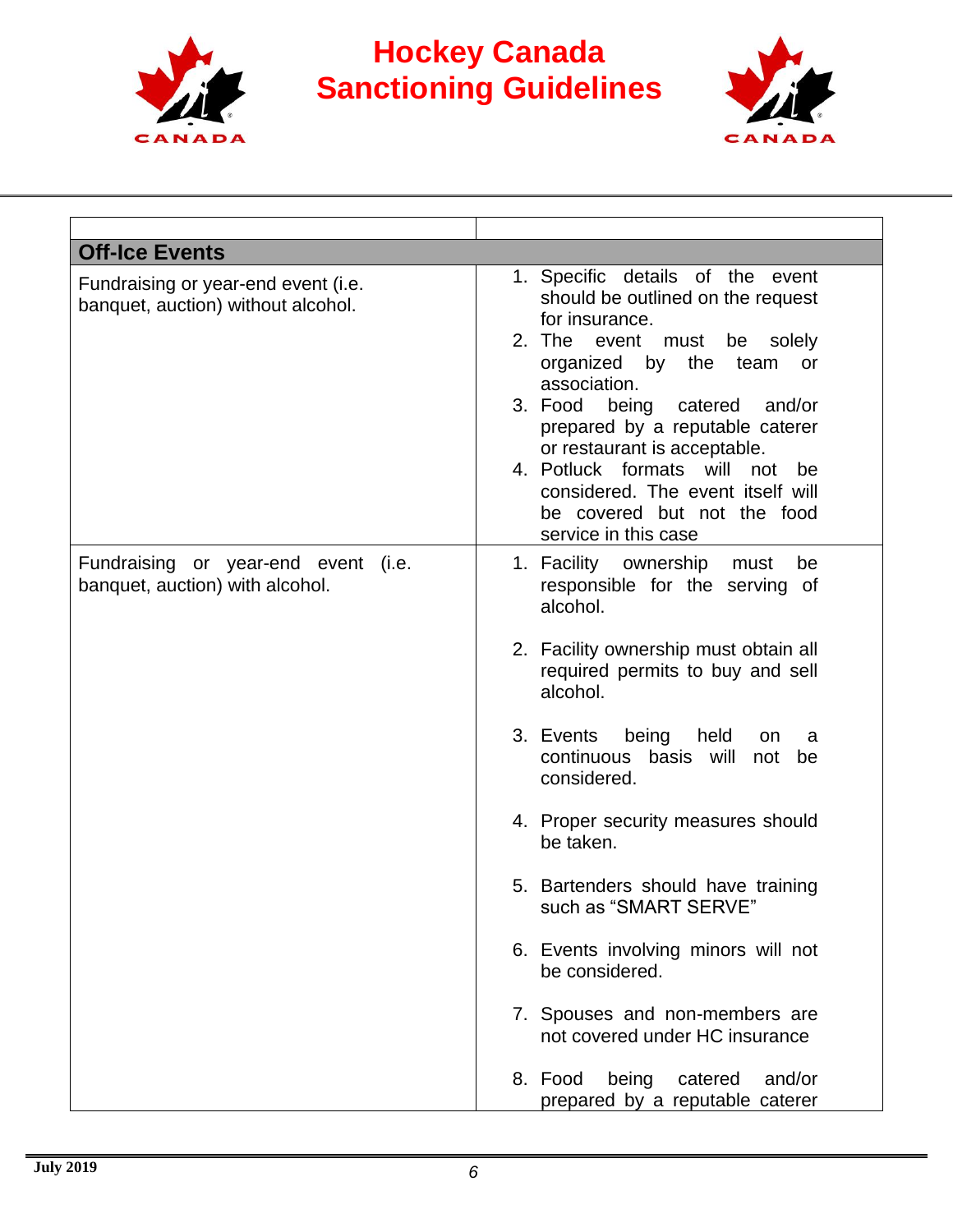



|                                                                                                    | or restaurant is acceptable                                                                                                                                                                                                                                                                                                                                                                                                                                                                                                                                                          |
|----------------------------------------------------------------------------------------------------|--------------------------------------------------------------------------------------------------------------------------------------------------------------------------------------------------------------------------------------------------------------------------------------------------------------------------------------------------------------------------------------------------------------------------------------------------------------------------------------------------------------------------------------------------------------------------------------|
|                                                                                                    | 9. Potluck formats<br>will<br>be<br>not<br>considered. The event itself will<br>be covered but not the food<br>service in this case                                                                                                                                                                                                                                                                                                                                                                                                                                                  |
| Dryland Training for registered<br>participants/ Conditioning Camps for<br>registered participants | 1. As approved by the Member $-$ all<br>activities would have to be<br>submitted to the Member to<br>ensure that all players and<br>personnel are registered with the<br>Member and that all conditioning<br>activities are stated on the<br>request for insurance.<br>2. Other sporting activities such as<br>basketball and soccer are not<br>acceptable activities as the<br>Hockey Canada insurance policy<br>is not designed to cover other<br>sports. Note that floor hockey<br>is acceptable assuming<br>players are wearing helmets,<br>facemasks, gloves and elbow<br>pads. |
|                                                                                                    | 3. All activities must be low risk in<br>nature.<br>4. Leaders with knowledge in this<br>area are recommended. Proper<br>risk management must be<br>incorporated into all dryland<br>activities!                                                                                                                                                                                                                                                                                                                                                                                     |
|                                                                                                    | 5. Yoga for stretching purposes is<br>acceptable if led by a trained<br>instructor. Note we cover our<br>participants only. Private<br>instructors are not covered and<br>should provide a certificate of<br>liability from their insurers.                                                                                                                                                                                                                                                                                                                                          |
| Chuck a Puck fundraisers                                                                           | 1. Use soft rubber pucks only<br>2. Only cover our members                                                                                                                                                                                                                                                                                                                                                                                                                                                                                                                           |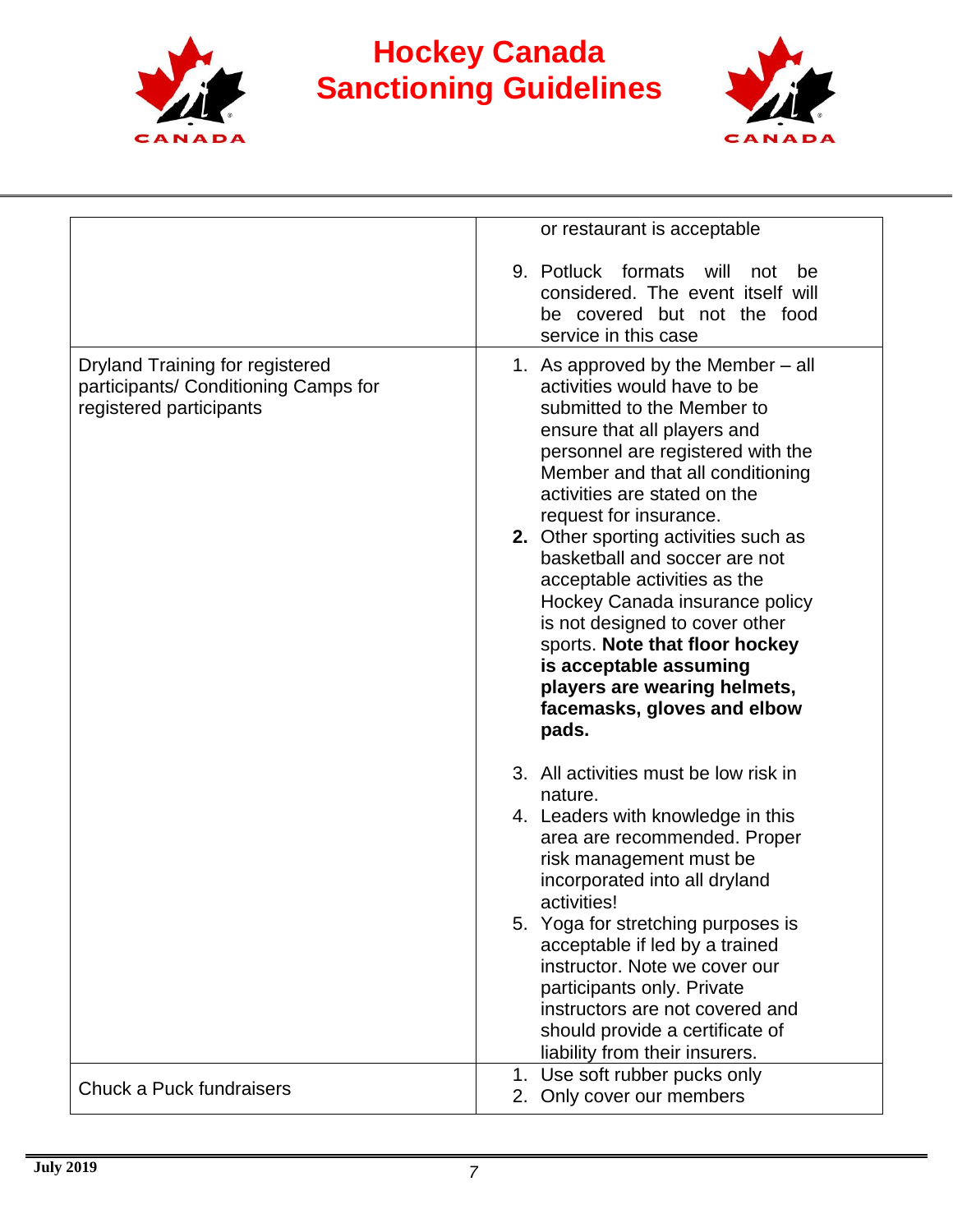



|                                                                          | 3. We do not insure prizing                                                                                                                                                             |
|--------------------------------------------------------------------------|-----------------------------------------------------------------------------------------------------------------------------------------------------------------------------------------|
| Development Seminars.                                                    | 1. This is a direct approved function<br>of the Member and directly<br>related to the activities of the<br>Member and the playing of the<br>sport. These events would be<br>sanctioned. |
| Mall Display and/or Mall Registration<br>Booth.                          | 1. Requires appropriate adult<br>supervision if players are<br>involved.<br>2. Any mall contracts should be<br>reviewed for hold harmless<br>clause.                                    |
| Gambling, Lotteries (50/50, Raffle<br>Tickets, Hockey Pools).            | 1. Requests for insurance should<br>include all activities related to<br>selling of the tickets and<br>supervision if applicable.                                                       |
|                                                                          | 2. Activity must comply with<br>municipal and provincial<br>legislation.                                                                                                                |
|                                                                          | 3. We only insure our participants<br>as they sell the tickets, pool<br>squares etc. We do not insure<br>the lottery itself.                                                            |
|                                                                          | 4. Prizing cannot involve alcohol.                                                                                                                                                      |
| Door-to-Door Selling, personal<br>fundraising, cookies, candy bars, etc. | 1. Door-to-door sales are permitted<br>only with appropriate adult<br>supervision to reduce the risk of<br>young players entering the<br>homes of unknown persons.                      |
|                                                                          | 2. Requests for insurance should<br>include all activities related to the<br>event including times, dates, and                                                                          |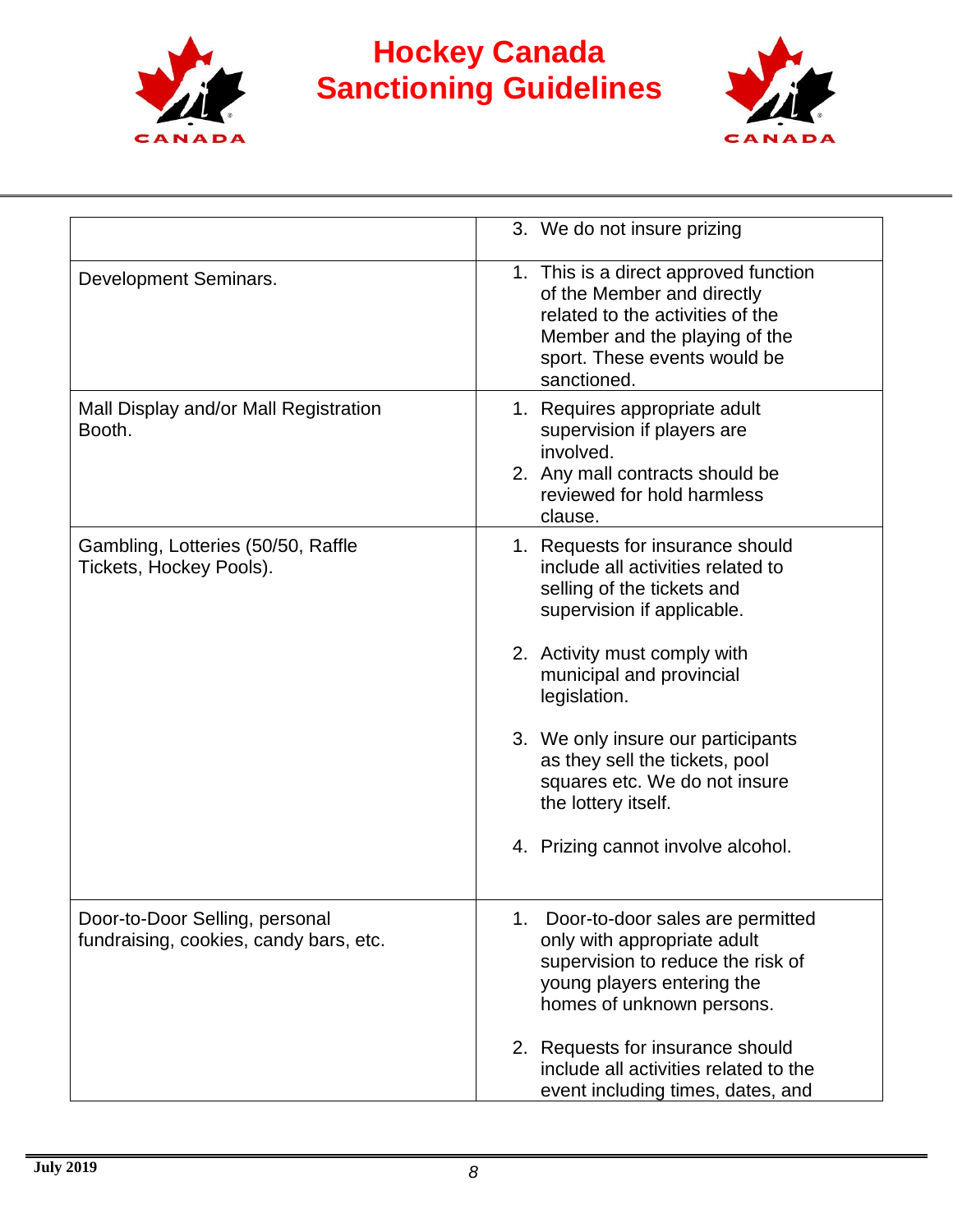



|                                                                       | type of supervision if applicable.                                                                                                                                                                                                                                                                                                                                                                                        |
|-----------------------------------------------------------------------|---------------------------------------------------------------------------------------------------------------------------------------------------------------------------------------------------------------------------------------------------------------------------------------------------------------------------------------------------------------------------------------------------------------------------|
| Snack Bar, Concessions.                                               | 1. Snack Bar operators should be<br>appropriately trained.<br>2. Registered participants under the<br>age of 16 are not permitted to<br>use deep fryers.<br>3. Deep fryers must comply with<br>local fire code and inspections.<br>4. Contract should be reviewed for<br>hold harmless clause (see ice<br>and facilities rental above)<br>5. Ensure proper adult supervision<br>and risk management steps are<br>in place |
| Parades – walking or riding on floats                                 | As long as the person/organization<br>1<br>running the float has proof that the float<br>is insured than this would be<br>acceptable.<br>2 The players would also be insured if<br>walking in the parade, however it must<br>be made clear that we only insure our<br>players and not the parade.<br>3 Appropriate adult supervision required                                                                             |
| Bottle drives, tree sales, donation<br>drives, shoe shines, car wash, | 1. Requires appropriate adult<br>supervision and risk<br>management to prevent injury to<br>participants.                                                                                                                                                                                                                                                                                                                 |
|                                                                       | 2. Requests for insurance should<br>include all activities related to the<br>event including times, dates, and<br>supervision if applicable                                                                                                                                                                                                                                                                               |
| Snow shoveling/Leaf Raking                                            | 1. No mechanical devices such as<br>snow blowers or leaf mulchers<br>allowed                                                                                                                                                                                                                                                                                                                                              |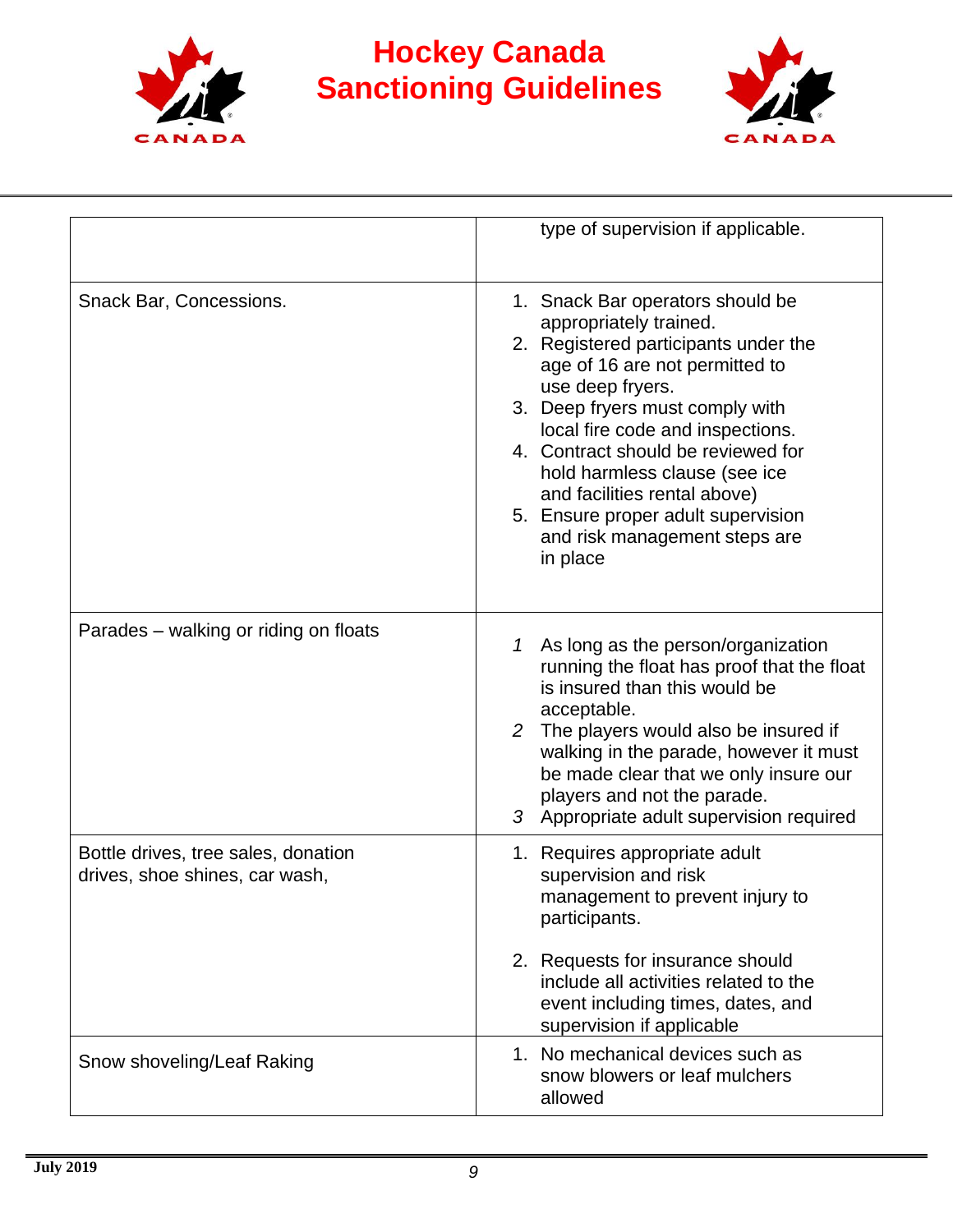



|                                                    | 2. Adult supervision if going door to<br>door                                                                                                                                                                         |
|----------------------------------------------------|-----------------------------------------------------------------------------------------------------------------------------------------------------------------------------------------------------------------------|
| <b>Bingos</b>                                      | 1. These are acceptable taking into<br>consideration the selling of<br>alcohol and Provincial laws.<br>2. Prizing not covered                                                                                         |
| Skating on rivers/ponds                            | 1. Before being considered there would<br>have to be very specific guidelines with<br>respect to safety and risk management<br>including an Emergency Action Plan<br>and adequate adult supervision.                  |
|                                                    | 2. It is suggested that the parameters<br>around the activity be closely reviewed<br>prior to this type of event being<br>sanctioned including requirements for<br>ice thickness.                                     |
| <b>Adult Recreational Hockey/In-Line</b><br>Hockey | 1. If the teams are registered with<br>the Member they would be<br>insured                                                                                                                                            |
| <b>Private Hockey Schools</b>                      | 1. Private hockey schools are not<br>members of Hockey Canada/the<br>Member. Insurance coverage<br>cannot be extended even in<br>cases where the local<br>association wishes to coordinate<br>a summer hockey school. |
| <b>Equipment Exchanges</b>                         | 1. Cover our participants only<br>2. Re sale of helmets or facial<br>protection not recommended                                                                                                                       |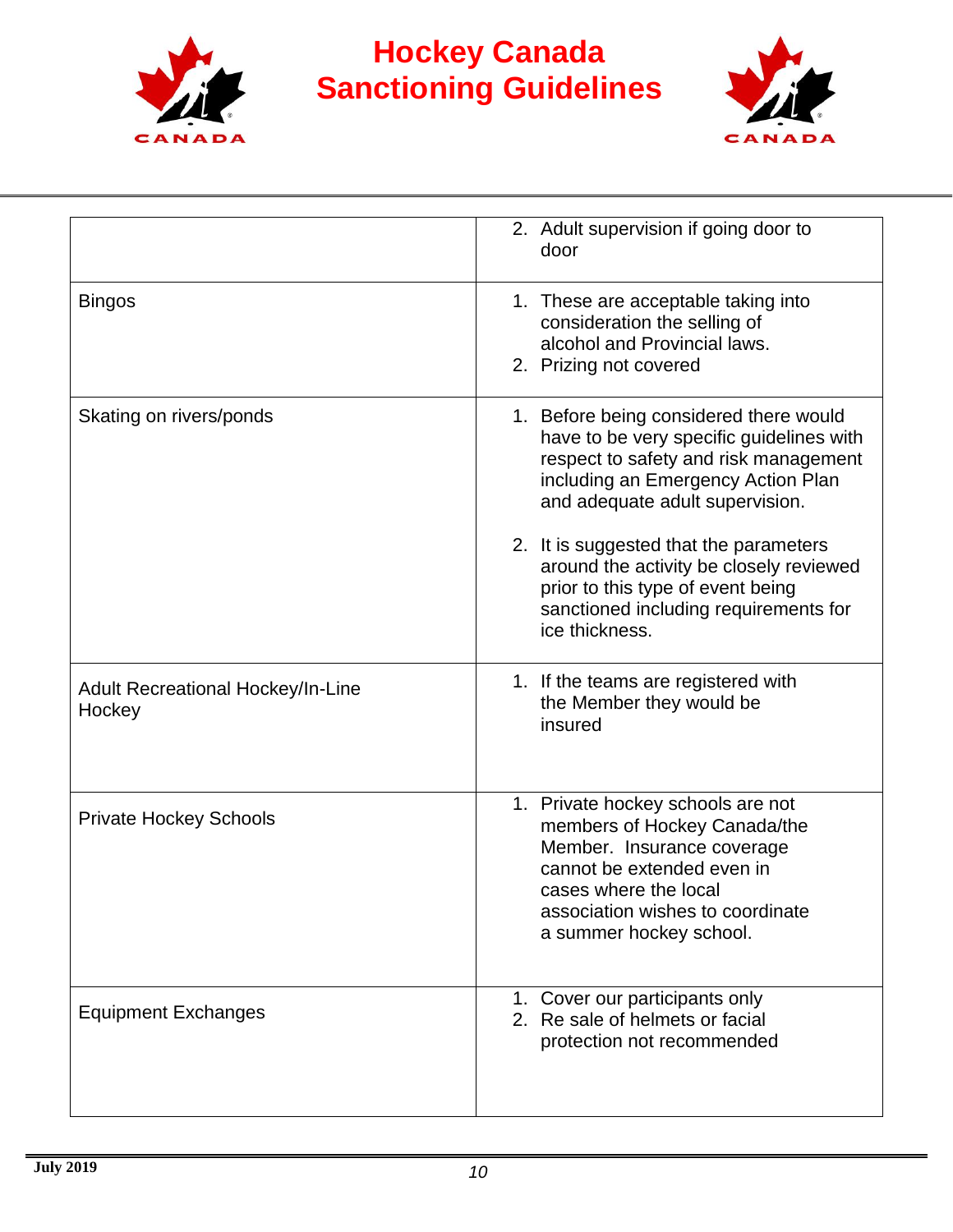



| National Hockey League (NHL) and<br>other professional players participating | 1. Professional salaries are very<br>high and an accident could be |
|------------------------------------------------------------------------------|--------------------------------------------------------------------|
| in an event/practice/includes NHL guest                                      | very costly.                                                       |
| coaches.                                                                     | 2. Players would be permitted to                                   |
|                                                                              | participate in autograph                                           |
|                                                                              | sessions, awards presentations,                                    |
|                                                                              | and appearances however would                                      |
|                                                                              | not be covered under HC                                            |
|                                                                              | insurance                                                          |
|                                                                              | 3. Players would not be covered for                                |
|                                                                              | any activity on the ice. The only                                  |
|                                                                              | exception would be those Major                                     |
|                                                                              | Junior players that have played                                    |
|                                                                              | that year on a Major Junior team.                                  |
|                                                                              | If player or coach is on ice they                                  |
|                                                                              | should produce a certificate of                                    |
|                                                                              | liability.                                                         |
|                                                                              | 4. A contract or agreement with the                                |
|                                                                              | celebrity which includes a                                         |
|                                                                              | request for a certificate of liability                             |
|                                                                              | should be considered                                               |
|                                                                              |                                                                    |
|                                                                              | 1. Will cover our participants only                                |
| Off ice team activity that includes                                          | 2. Must be a team event, we will not                               |
| siblings and parents (e.g. in hotel while                                    | consider insuring activities done                                  |
| at tournament)                                                               | as a family or group of families                                   |
|                                                                              |                                                                    |
|                                                                              |                                                                    |
|                                                                              |                                                                    |
| Team events at private residences                                            | 1. Hockey Canada will not cover                                    |
|                                                                              | events at a private residence                                      |
|                                                                              | including off-ice training and                                     |
|                                                                              | team parties.                                                      |
|                                                                              | 1. Food must be supplied by                                        |
| Running Food Concession at Fairs,                                            | professional supplier                                              |
| storefronts etc.                                                             | 2. If players involved adult                                       |
|                                                                              | supervision is necessary                                           |
|                                                                              | 3. If BBQ or deep fryer being used                                 |
|                                                                              | adults must cook                                                   |
|                                                                              | 4. All health code requirements                                    |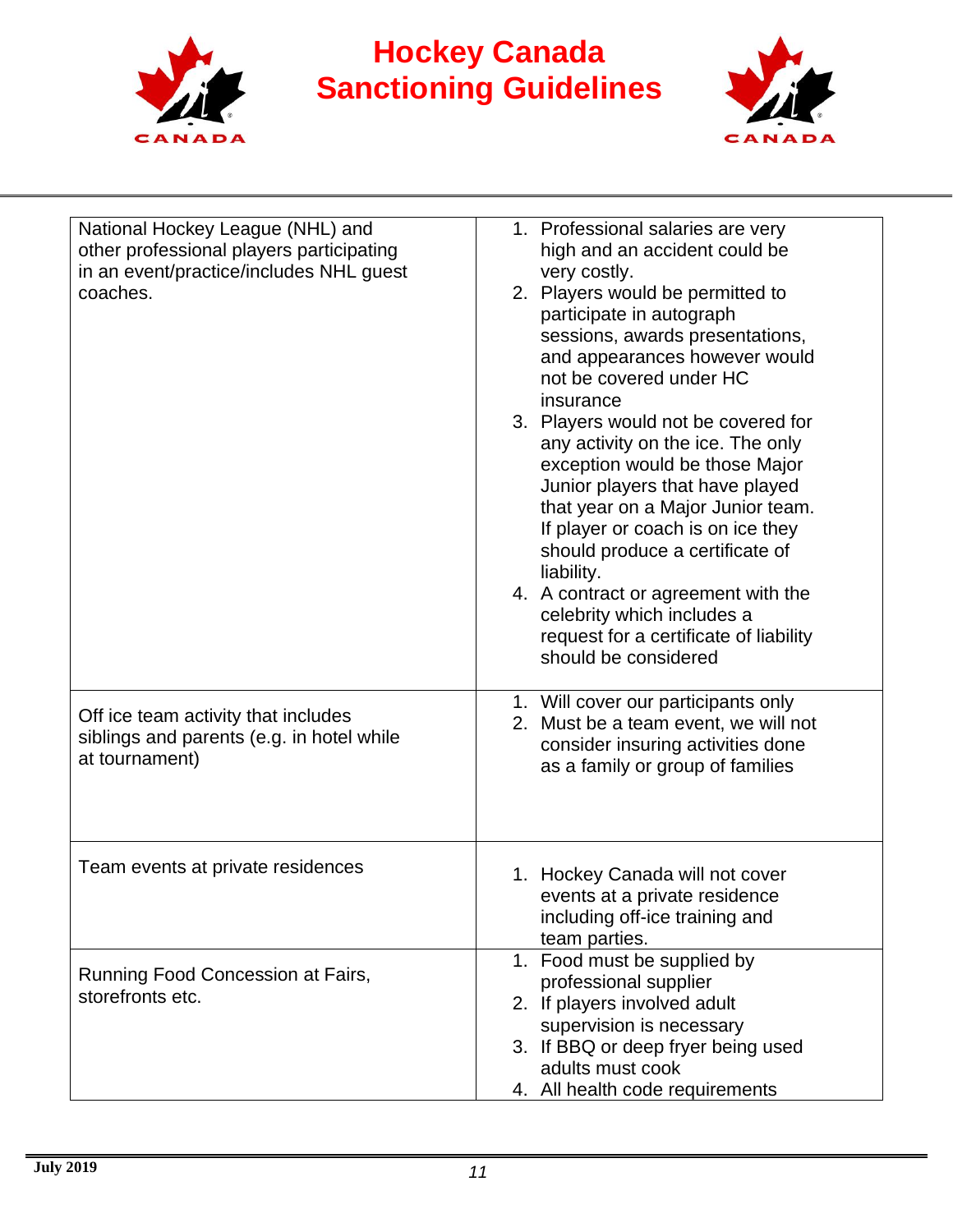



|                          | must be met<br>5. If on private property liability<br>insurance of property owner<br>should be confirmed<br>6. Any contracts should be<br>reviewed for hold harmless<br>clause prior to signing (see ice<br>and facilities rental above)<br>7. Sales in front of liquor stores or<br>non-reputable businesses not<br>permitted. |
|--------------------------|---------------------------------------------------------------------------------------------------------------------------------------------------------------------------------------------------------------------------------------------------------------------------------------------------------------------------------|
| <b>Frozen Food Sales</b> | 1. Must be properly overseen by<br>adults to ensure food is stored<br>and delivered properly.<br>2. Frozen food must be prepared by<br>a professional company.                                                                                                                                                                  |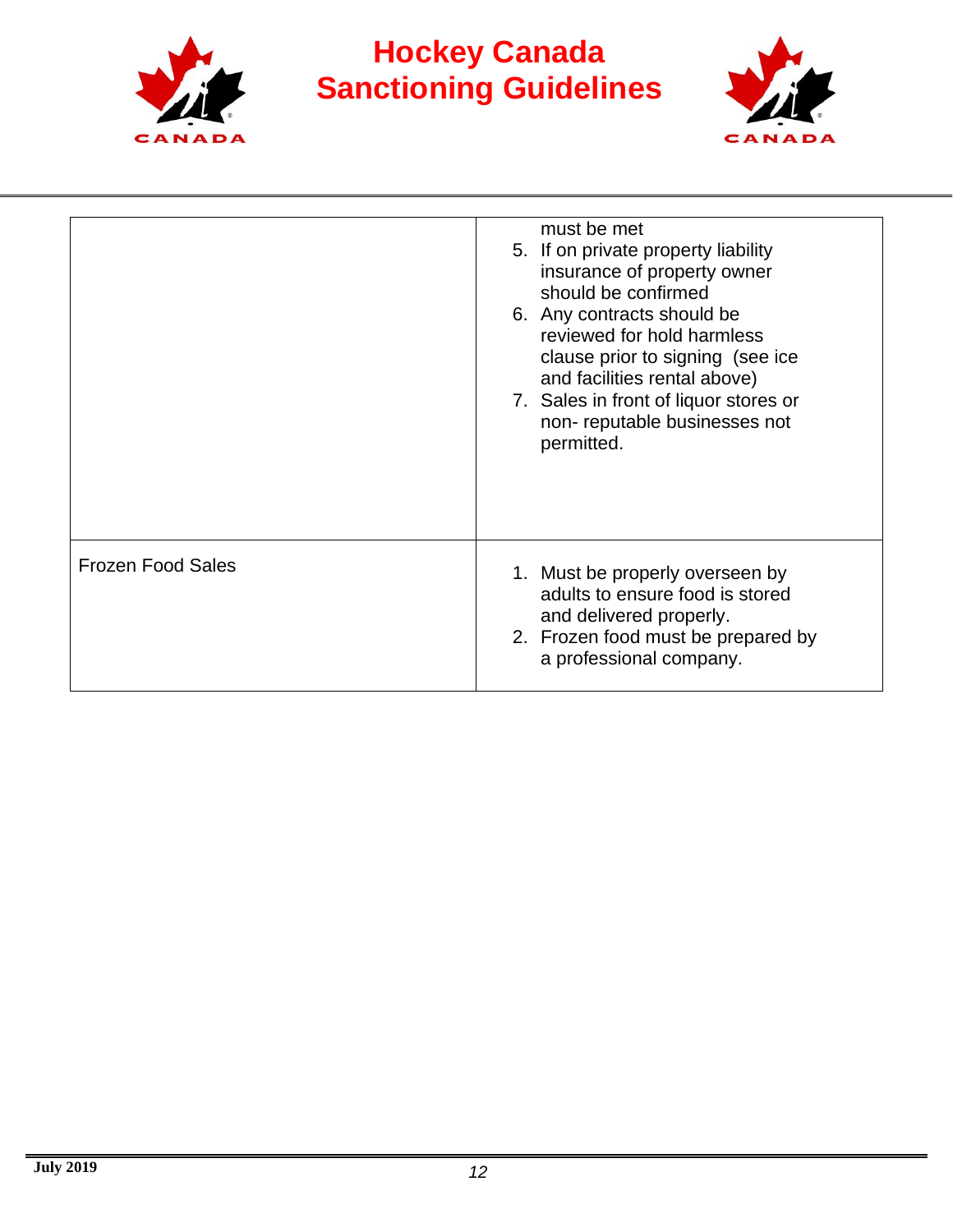



| The Definite "NO" List (HIGH RISK)                                                                                                                                                                     | <b>Comments</b>                                                                                                                                                                      |
|--------------------------------------------------------------------------------------------------------------------------------------------------------------------------------------------------------|--------------------------------------------------------------------------------------------------------------------------------------------------------------------------------------|
| Road Blocks/Roadside cleanup                                                                                                                                                                           | 1. Considered high risk events.                                                                                                                                                      |
| Non-Hockey related activities                                                                                                                                                                          | 1. Hockey Canada insurance not<br>designed to cover non hockey<br>related activities.                                                                                                |
| <b>Car Rallies</b>                                                                                                                                                                                     | 1. Considered high risk events.                                                                                                                                                      |
| <b>Community Festivals</b>                                                                                                                                                                             | 1. Community Festivals will likely<br>have their own insurance.<br>Hockey Canada will not cover the<br>event; rather provide coverage<br>for registered hockey<br>participants only. |
| <b>Other Sport Activities. Examples</b><br>include:<br>Ball Hockey or street hockey<br>$\bullet$<br>Slo-Pitch<br>$\bullet$<br><b>Basketball</b><br>Soccer<br><b>Baseball</b><br><b>Bowling</b><br>Golf | 1. Hockey Canada insurance is not<br>designed to cover other sporting<br>activities.                                                                                                 |
| Concerts                                                                                                                                                                                               | 1. High risk event, often involves<br>alcohol being served and there is<br>a large concentration of people.                                                                          |
| Wood-Splitting                                                                                                                                                                                         | 1. High Risk Event                                                                                                                                                                   |
| Grass cutting                                                                                                                                                                                          | 1. High Risk Event                                                                                                                                                                   |
| <b>Bon Fires</b>                                                                                                                                                                                       | 1. High Risk Event                                                                                                                                                                   |
| Teen dances with no alcohol                                                                                                                                                                            | 1. High Risk Event                                                                                                                                                                   |
| <b>Tobogganing Parties</b>                                                                                                                                                                             | 1. High risk Event                                                                                                                                                                   |
| <b>Dunk Tanks</b>                                                                                                                                                                                      | 1. High Risk Event                                                                                                                                                                   |
| Team assisting with putting up<br>Christmas lights                                                                                                                                                     | 1. High risk event                                                                                                                                                                   |
| <b>Rock Climbing</b>                                                                                                                                                                                   | 1. High risk event                                                                                                                                                                   |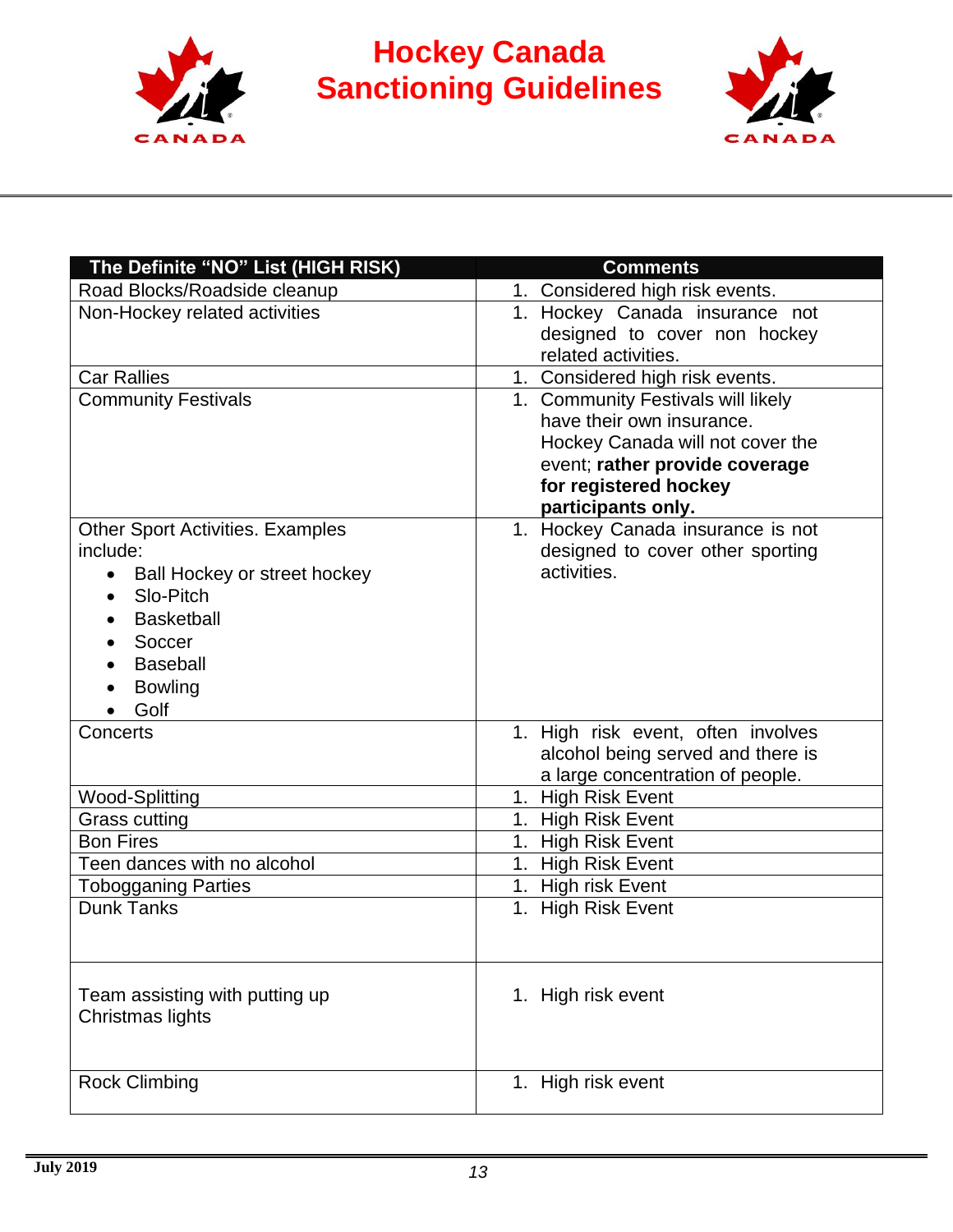



| Laser Tag                                                                                                                                     | 1. High risk event                                                                                                                                                         |
|-----------------------------------------------------------------------------------------------------------------------------------------------|----------------------------------------------------------------------------------------------------------------------------------------------------------------------------|
| Blueline Club, Canteen, Beer Tent                                                                                                             | 1. If these are ongoing initiatives as<br>opposed to a one-time event they<br>should not be considered.<br>Separate insurance should be<br>obtained for these initiatives. |
| Non-Sanctioned Summer<br>Hockey $-$<br>Camps, Practices, Leagues                                                                              | 1. These leagues are required to<br>obtain their own insurance.                                                                                                            |
| Any lease agreement with a clause that<br>transfers the financial burden to the<br>team for facility negligence. (See page 2<br>for details). | 1. Our insurers are not prepared to<br>take responsibility for accidents<br>that occur beyond scope of<br>hockey related activities.                                       |
| Dances (as fundraisers for players or<br>parents).                                                                                            | 1. Issues are many with this type of<br>events including under aged<br>drinking, fights, lack of security                                                                  |
| Swimming or water activities such as<br>tubing                                                                                                | 1. Water activities considered high<br>risk and cannot be sanctioned                                                                                                       |
| Exhibition games involving non-<br>registered participants (including<br>parents, siblings and outlaw leagues).                               | 1. Hockey Canada stipulates that<br>teams are covered only when<br>playing other member teams.                                                                             |
| <b>Bake Sales and Pot Luck Dinners</b>                                                                                                        | 1. Lack<br><b>of</b><br>control<br>food<br>over<br>preparation<br>2. Food allergies                                                                                        |
| Hiking including nature hikes.                                                                                                                | 1. Considered high risk                                                                                                                                                    |